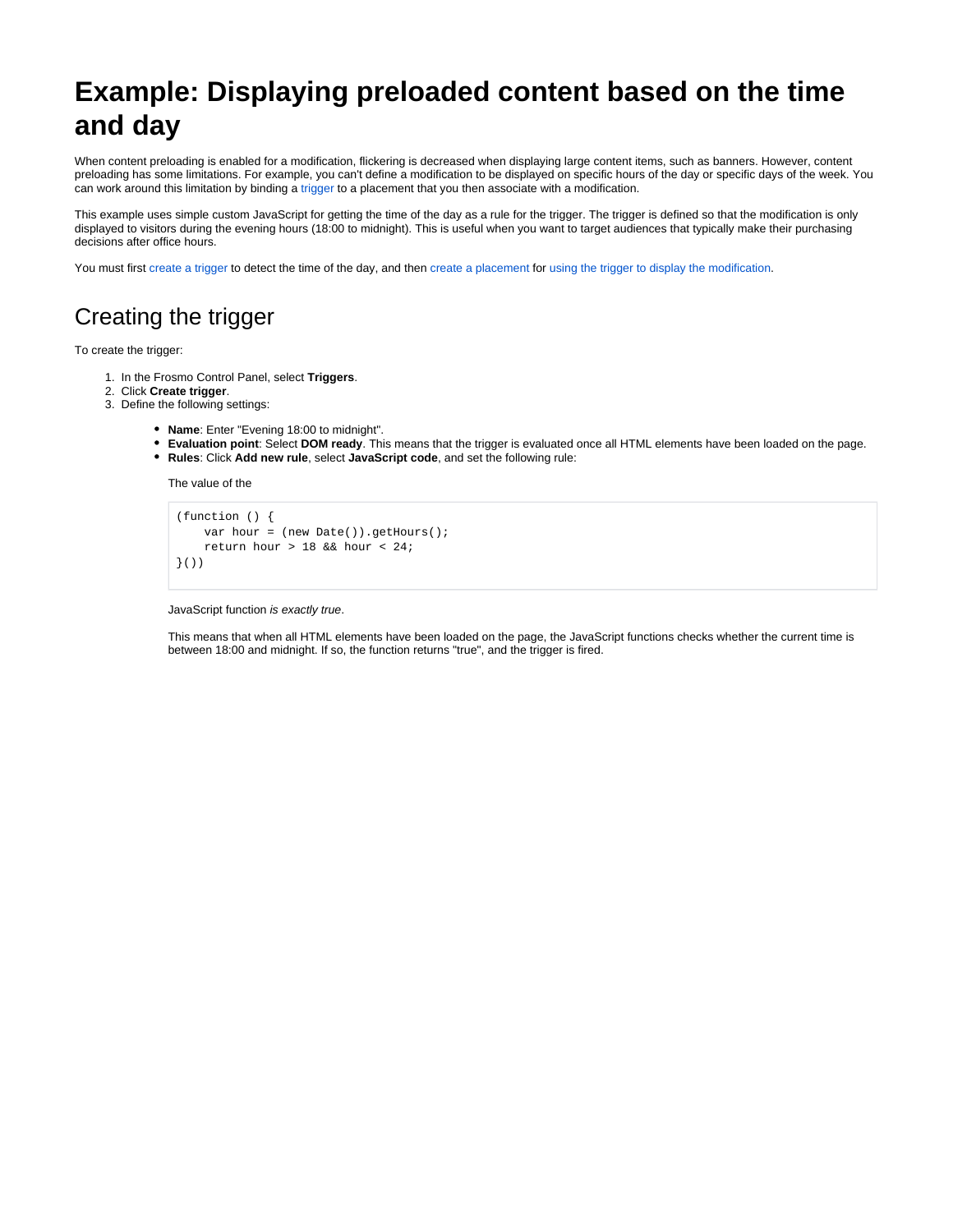| Name*                                                                                                             |          |
|-------------------------------------------------------------------------------------------------------------------|----------|
| Evening 18:00 to midnight                                                                                         |          |
| <b>Description</b>                                                                                                |          |
|                                                                                                                   |          |
|                                                                                                                   |          |
|                                                                                                                   |          |
| <b>Evaluation point*</b>                                                                                          |          |
| Define the event when the platform evaluates whether to fire the trigger. Learn more                              |          |
| DOM ready                                                                                                         |          |
|                                                                                                                   |          |
| <b>Rules</b>                                                                                                      |          |
| To limit when the trigger is fired, add rules. Learn more                                                         |          |
| JavaScript code                                                                                                   |          |
| (function () {                                                                                                    | $\times$ |
| var hour = (new Date()).getHours();<br>The value of the<br>JavaScript function<br>return hour > 18 && hour < 24;  |          |
| H()                                                                                                               |          |
| is exactly<br>true<br>$\check{ }$                                                                                 |          |
| <b>Add new condition</b>                                                                                          |          |
|                                                                                                                   |          |
| Add new rule                                                                                                      |          |
|                                                                                                                   |          |
| <b>Alias</b>                                                                                                      |          |
| To bind a JavaScript function to the trigger, enter the function name as the alias for the trigger.<br>Learn more |          |
|                                                                                                                   |          |

4. Click **Save**.

## <span id="page-1-0"></span>Creating the placement

To create the placement:

- 1. In the Frosmo Control Panel, select **Modifications > Placements**.
- 2. Select **Create placement**.
- 3. Define the following settings:
	- **Name**: Enter "Home page Banner Evening".
	- **Target element**: Select **CSS selector**, and enter "#banner-top" (or whatever is appropriate on your site) as the selector name.
	- **Display method**: Select **Replace content**. This means that the modification content replaces the original content of the target element. **URL matcher**: Click **Add new rule**, and define the rule as **Page path is exactly /?product\_cat=frosmo-pets** (or whatever is
	- appropriate on your site).
	- **Trigger**: Click **Select trigger**, select the **Evening 18:00 to midnight** trigger you created above, and click **Select**.